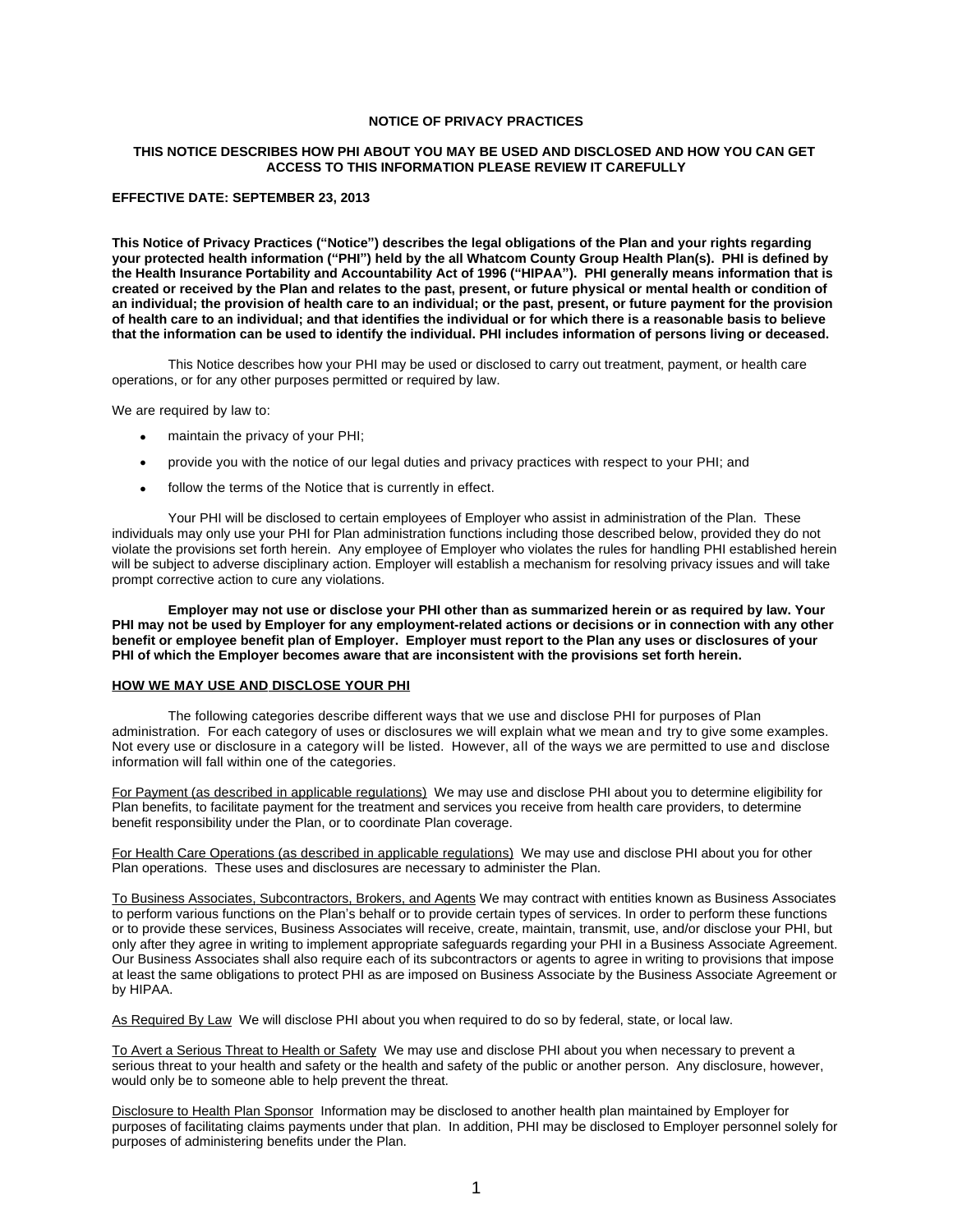## *SPECIAL SITUATIONS*

Organ and Tissue Donation If you are an organ donor, we may release PHI to organizations that handle organ procurement or organ, eye, or tissue transplantation or to an organ donation bank, as necessary to facilitate organ or tissue donation and transplantation.

Military and Veterans If you are a member of the armed forces, we may release PHI about you as required by military command authorities.

Workers' Compensation We may release PHI about you for workers' compensation or similar programs.

Public Health Risks We may disclose PHI about you for public health activities (e.g., to prevent or control disease, injury, or disability).

Health Oversight Activities We may disclose PHI to a health oversight agency for activities authorized by law.

Lawsuits and Disputes If you are involved in a lawsuit or a dispute, we may disclose PHI about you in response to a court or administrative order. We may also disclose PHI about you in response to a subpoena, discovery request, or other lawful process by someone else involved in the dispute, but only if efforts have been made to tell you about the request or to obtain an order protecting the information requested.

Law Enforcement We may release PHI if asked to do so by a law enforcement official for law enforcement purposes.

Coroners, Medical Examiners and Funeral Directors We may release PHI to a coroner or medical examiner. We may also release PHI about patients of the hospital to funeral directors as necessary to carry out their duties.

National Security and Intelligence Activities We may release PHI about you to authorized federal officials for intelligence, counterintelligence, and other national security activities authorized by law.

Inmates If you are an inmate of a correctional institution or under the custody of a law enforcement official, we may release PHI about you to the correctional institution or law enforcement official.

Research We may disclose your PHI for research if the individual identifiers have been removed or when an institutional review board or privacy board has reviewed the research proposal and established protocols to ensure the privacy of the requested information and approves the research.

# **REQUIRED DISCLOSURES**

Government Audits We are required to disclose your PHI to HHS in the event of an audit in order to determine our compliance with HIPAA.

Disclosures to you We are required to disclose your PHI to you. We are also required, when requested, to provide you with an accounting of most disclosures of your PHI if the disclosure was for reasons other than for treatment, payment, or health care operations, and if the PHI was not disclosed pursuant to your authorization.

#### **YOUR RIGHTS REGARDING YOUR PHI**

You have the following rights regarding your PHI:

Right to Inspect and Copy You have the right to inspect and copy PHI that may be used to make decisions about your Plan benefits. To inspect and copy PHI that may be used to make decisions about you, you must submit your request in writing to your Human Resources Department. If the information you request is in electronic copy, and you request an electronic copy, we will provide a copy in electronic format unless the information cannot be readily produced in that format then we will work with you to come to an agreement on a different format. If we cannot agree, we will provide you with a paper copy.

If you request a copy of the information, we may charge a fee for the costs of copying, mailing or other supplies associated with your request.

In certain very limited circumstances, we may deny your request to inspect and copy. If you are denied access to PHI, you may request that the denial be reviewed by your Human Resources Department.

Right to Amend If you feel that the PHI we have about you is incorrect or incomplete, you may ask us to amend the information. You have the right to request an amendment for as long as the information is kept by or for the Plan.

To request an amendment, your request must be made in writing and submitted to your Human Resources Department. In addition, you must provide a reason that supports your request.

We may deny your request for an amendment if it is not in writing or does not include a reason to support the request. In addition, we may deny your request if you ask us to amend information that: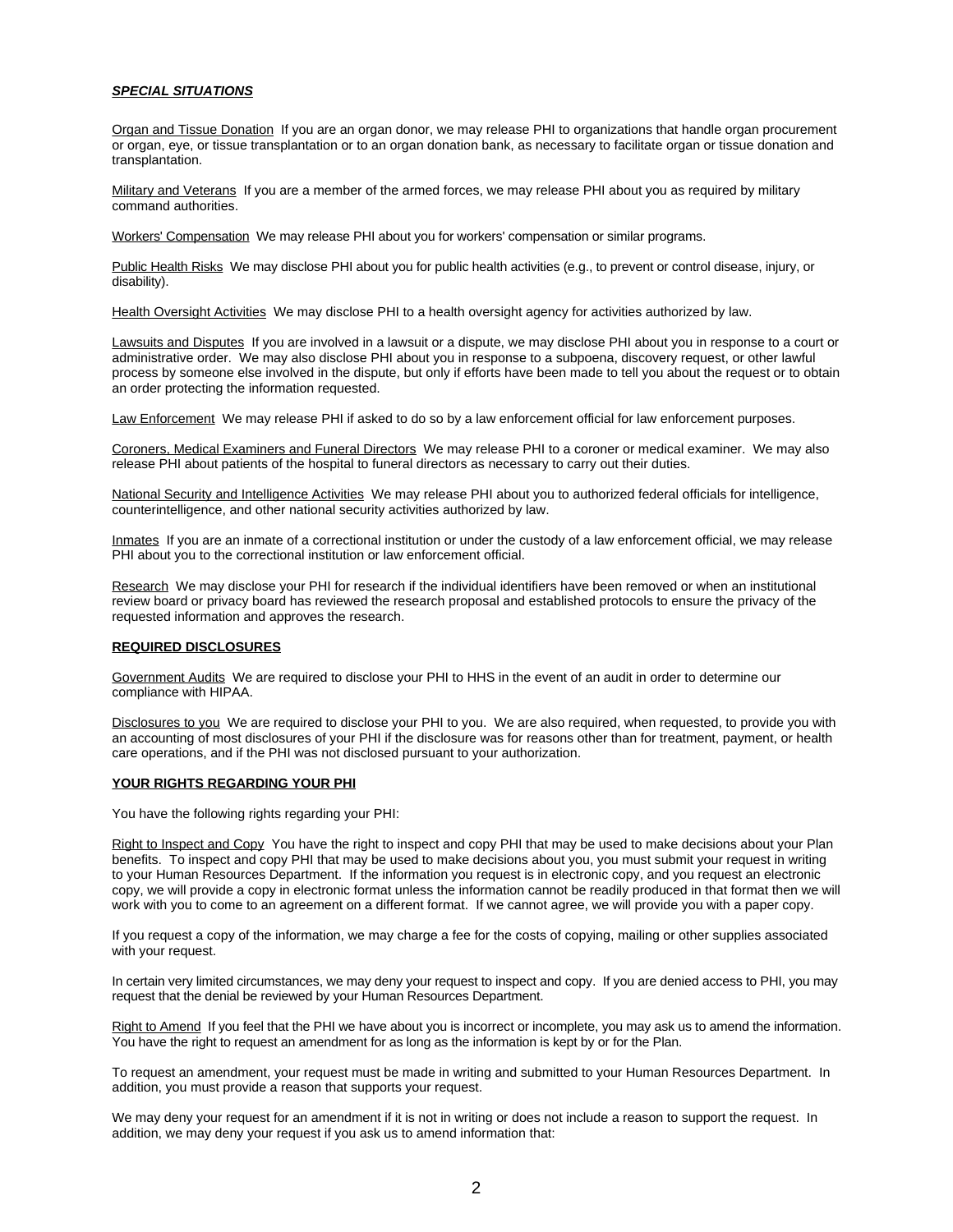- Is not part of the PHI kept by or for the Plan;
- Was not created by us, unless the person or entity that created the information is no longer available to make the amendment;
- Is not part of the information which you would be permitted to inspect and copy; or
- Is accurate and complete.

Right to Receive Notice of Breach You have a right to be notified upon a breach of your unsecured PHI.

Right to an Accounting of Disclosures You have the right to request an "accounting of disclosures" of PHI made in the six years prior to the date on which the accounting is requested, except for disclosures:

- To carry out treatment, payment and health care operations as provided in §164.506;
- To individuals of PHI about them as provided in §164.502;
- Incident to a use or disclosure otherwise permitted;
- Pursuant to an authorization as provided in §164.508;
- to persons involved in the individual's care or other notification purposes as provided in §164.510;
- For national security or intelligence purposes as provided in §164.512(k)(2);
- To correctional institutions or law enforcement officials as provided in §164.512(k)(5);
- As part of a limited data set in accordance with §164.514(e); or
- That occurred prior to the compliance date for the Plan.

Please submit a written request of an accounting of disclosures to your Human Resources Department.

Employer must act on your request for an accounting of the disclosures of your PHI no later than 60 days after receipt of the request. Employer may extend the time for providing you an accounting by no more than 30 days, but it must provide you a written explanation for the delay. You may request one accounting in any 12-month period free of charge. Employer will impose a fee for each subsequent request within the 12-month period.

Right to Request Restrictions You have the right to request a restriction or limitation on the PHI we use or disclose for treatment, payment, or health care operations. You also have the right to request a limit on the PHI we disclose to someone involved in your care or the payment for your care, like a family member or friend. For example, you could ask that we not share information about a particular claim with your spouse. To request a restriction, you must make your request, in writing, to your Human Resources Department. We are not required to agree to your request unless you are asking us to restrict the use and disclosure of your PHI to a health plan for payment or health care operation purposes and such information you wish to restrict pertains solely to a health care item or service for which you have paid the health care provider "out-ofpocket" in full. If we agree, we will comply with your request unless the information is needed to provide you with emergency treatment.

Right to Request Confidential Communications You have the right to request that we communicate with you about your PHI a certain way or at a certain location. For example, you can ask that we only contact you at work or by mail.

To request confidential communications, you must make your request in writing to your Human Resources Department. We will not ask you the reason for your request. We will accommodate all requests we deem reasonable. Your request must specify how or where you wish to be contacted.

Right to a Paper Copy You have a right to a paper copy of this Notice. You may ask for a copy at any time. Even if you have agreed to receive this Notice electronically, you are still entitled to a paper copy. Contact the Human Resources Department for a paper copy of this Notice.

## *CHANGES TO THIS SUMMARY AND THE SEPARATE PRIVACY NOTICE*

We reserve the right to change this Notice of Privacy Practices that may be provided to you. We reserve the right to make the revised or changed Notice effective for PHI we already have about you as well as any information we receive in the future. The Notice will indicate the effective date on the front page.

# *COMPLAINTS*

If you believe your privacy rights have been violated, you may file a complaint with the Plan or with the Secretary of the Department of Health and Human Services. To file a complaint with the Plan, contact your Human Resources Department. All complaints must be submitted in writing.

## **You will not be penalized for filing a complaint.**